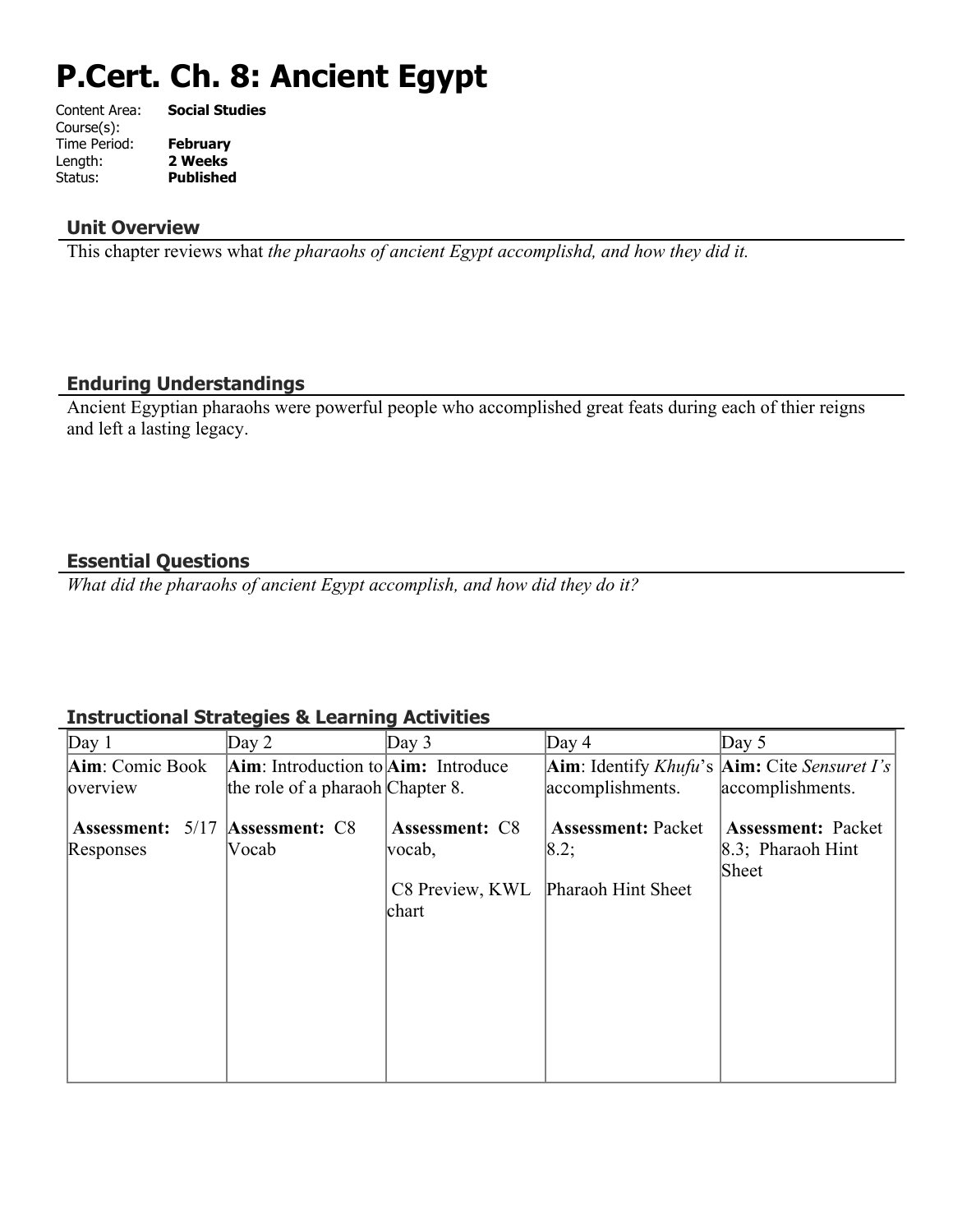6<sup>th</sup> Grade Social Studies History Alive! Chapter 8 Essential Question: *What did the pharaohs of ancient Egypt accomplish, and how did they do it?*

NJSLS RI.6.1-4; L.6.6; RH.6.5,10; W.6.2,a-f;W.6.3 W.6.4, W.6.1,a,b, W.6.,4,5,10, SL.6.1,a-d, SL.6.4

| Day $6$                          | Day $7$                             | Day $8$                                          | Day $9$       | Day $10$                          |
|----------------------------------|-------------------------------------|--------------------------------------------------|---------------|-----------------------------------|
| Aim: Identity                    | Aim: Identify Ramses Aim: Review    |                                                  | Aim: Assess   | Aim: Introduce                    |
| Hatshepsut's<br>accomplishments. | $II$ 's accomplishments. Chapter 8. |                                                  | Chapter 8.    | additional important<br>pharaohs. |
|                                  |                                     | <b>Assessment: Packet Assessment:</b>            |               |                                   |
|                                  |                                     | $\vert 8.6$ ; Crack the Code   Pharaohs + Chart; |               | Assessment:                       |
|                                  | <b>Assessment:</b>                  | Challenge;                                       | C8 Assessment | turnkey jigsaw;                   |
| Assessment:                      |                                     | Processing                                       |               | Pharaohs $+$ Chart                |
|                                  | $\vert 8.5$ ; Pharaoh Hint          | Paragraph                                        |               |                                   |
| $\vert 8.4$ ; Pharaoh Hint       | Sheet                               |                                                  |               | Standards:                        |
| Sheet                            |                                     |                                                  |               | Homework: Clean<br>out binder.    |

: 6.2.8.D.1, c, 6.2.8.D.2.a,c,d, 6.2.8.A.2.,a, 6.2.8.C.2.,a, 6.2.8.B.2.a,b

# **Integration of 21st Century Themes and Career Exploration**

| CRP.K-12.CRP2        | Apply appropriate academic and technical skills.                                   |
|----------------------|------------------------------------------------------------------------------------|
| <b>CRP.K-12.CRP5</b> | Consider the environmental, social and economic impacts of decisions.              |
| CRP.K-12.CRP4        | Communicate clearly and effectively and with reason.                               |
| CRP.K-12.CRP11       | Use technology to enhance productivity.                                            |
| CRP.K-12.CRP9        | Model integrity, ethical leadership and effective management.                      |
| CRP.K-12.CRP8        | Utilize critical thinking to make sense of problems and persevere in solving them. |
| <b>CRP.K-12.CRP7</b> | Employ valid and reliable research strategies.                                     |
| CRP.K-12.CRP1        | Act as a responsible and contributing citizen and employee.                        |
| CRP.K-12.CRP6        | Demonstrate creativity and innovation.                                             |
| CRP.K-12.CRP12       | Work productively in teams while using cultural global competence.                 |

### **Technology Integration**

online textbook and features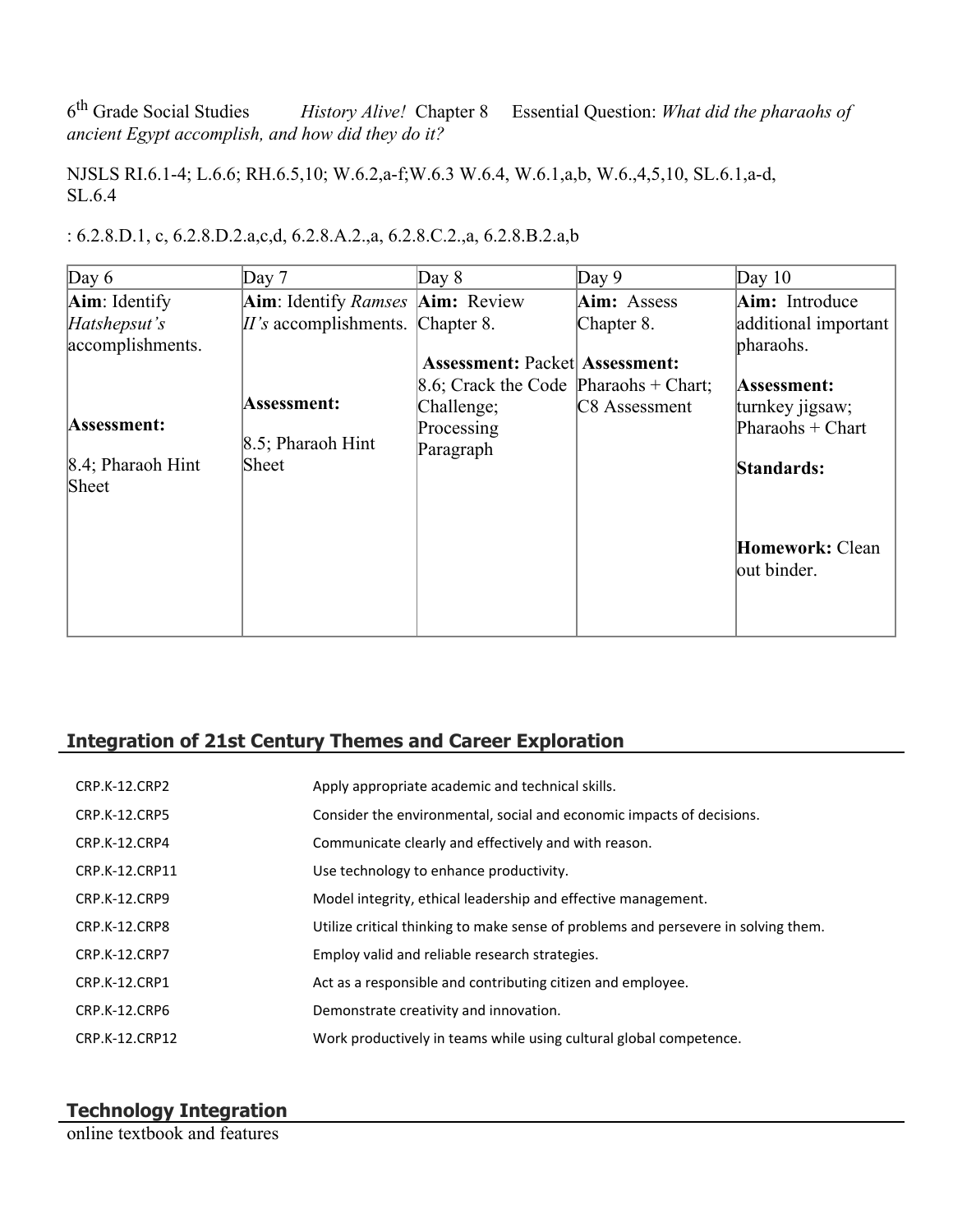Google Classroom

Powerpoint Presentations

Google Expeditions Virtual Field Trip

TECH.8.1.8 Educational Technology: All students will use digital tools to access, manage, evaluate, and synthesize information in order to solve problems individually and collaborate and to create and communicate knowledge.

# **Interdisciplinary Connections**

| LA.W.6.2.E   | Establish and maintain a formal/academic style, approach, and form.                                                                                                                                                                                                        |
|--------------|----------------------------------------------------------------------------------------------------------------------------------------------------------------------------------------------------------------------------------------------------------------------------|
| LA.L.6.6     | Acquire and use accurately grade-appropriate general academic and domain-specific<br>words and phrases; gather vocabulary knowledge when considering a word or phrase<br>important to comprehension or expression.                                                         |
| LA.W.6.2.F   | Provide a concluding statement or section that follows from the information or<br>explanation presented.                                                                                                                                                                   |
| LA.RH.6-8.5  | Describe how a text presents information (e.g., sequentially, comparatively, causally).                                                                                                                                                                                    |
| LA.W.6.1.A   | Introduce claim(s) and organize the reasons and evidence clearly.                                                                                                                                                                                                          |
| LA.W.6.4     | Produce clear and coherent writing in which the development, organization, voice and<br>style are appropriate to task, purpose, and audience. (Grade-specific expectations for<br>writing types are defined in standards 1-3 above.)                                       |
| LA.W.6.1.B   | Support claim(s) with clear reasons and relevant evidence, using credible sources and<br>demonstrating an understanding of the topic or text.                                                                                                                              |
| LA.W.6.5     | With some guidance and support from peers and adults, develop and strengthen writing<br>as needed by planning, revising, editing, rewriting, or trying a new approach.                                                                                                     |
| LA.RH.6-8.10 | By the end of grade 8, read and comprehend history/social studies texts in the grades 6-8<br>text complexity band independently and proficiently.                                                                                                                          |
| LA.W.6.2.A   | Introduce a topic and organize ideas, concepts, and information, using text structures<br>(e.g., definition, classification, comparison/contrast, cause/effect, etc.) and text features<br>(e.g., headings, graphics, and multimedia) when useful to aiding comprehension. |
| LA.W.6.2.B   | Develop the topic with relevant facts, definitions, concrete details, quotations, or other<br>information and examples.                                                                                                                                                    |
| LA.W.6.2.C   | Use appropriate transitions to clarify the relationships among ideas and concepts.                                                                                                                                                                                         |
| LA.W.6.10    | Write routinely over extended time frames (time for research, reflection,<br>metacognition/self correction, and revision) and shorter time frames (a single sitting or a<br>day or two) for a range of discipline-specific tasks, purposes, and audiences.                 |
| LA.W.6.2.D   | Use precise language and domain-specific vocabulary to inform about or explain the topic.                                                                                                                                                                                  |
| LA.RI.6.1    | Cite textual evidence and make relevant connections to support analysis of what the text<br>says explicitly as well as inferences drawn from the text.                                                                                                                     |
| LA.RI.6.2    | Determine a central idea of a text and how it is conveyed through particular details;<br>provide a summary of the text distinct from personal opinions or judgments.                                                                                                       |
| LA.RI.6.3    | Analyze in detail how a key individual, event, or idea is introduced, illustrated, and<br>elaborated in a text (e.g., through examples or anecdotes).                                                                                                                      |
| LA.SL.6.1.A  | Come to discussions prepared, having read or studied required material; explicitly draw on                                                                                                                                                                                 |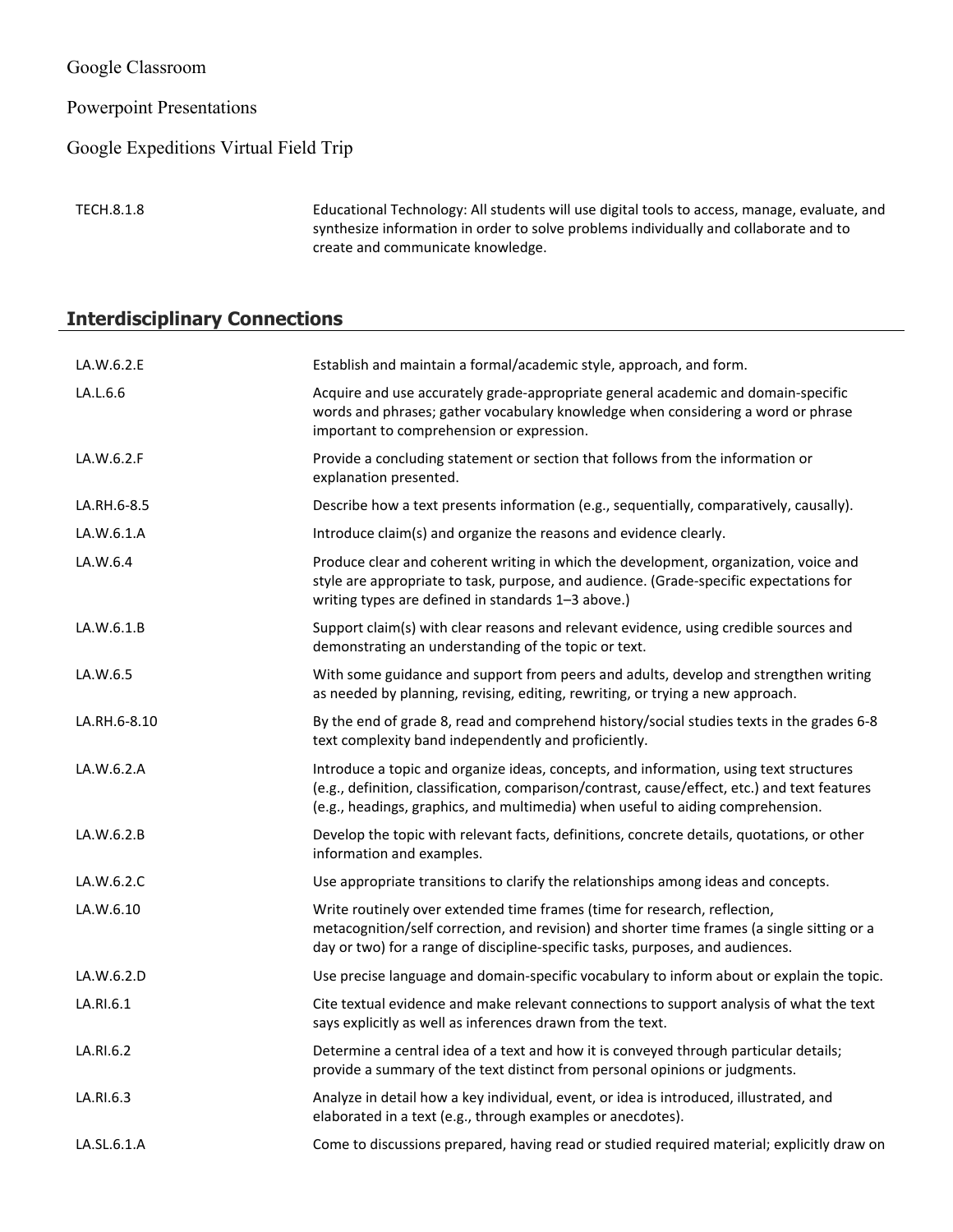|             | that preparation by referring to evidence on the topic, text, or issue to probe and reflect<br>on ideas under discussion.                                                                                                                                |
|-------------|----------------------------------------------------------------------------------------------------------------------------------------------------------------------------------------------------------------------------------------------------------|
| LA.RI.6.4   | Determine the meaning of words and phrases as they are used in a text, including<br>figurative, connotative, and technical meanings.                                                                                                                     |
| LA.SL.6.1.B | Follow rules for collegial discussions, set specific goals and deadlines, and define individual<br>roles as needed.                                                                                                                                      |
| LA.SL.6.1.C | Pose and respond to specific questions with elaboration and detail by making comments<br>that contribute to the topic, text, or issue under discussion.                                                                                                  |
| LA.SL.6.1.D | Review the key ideas expressed and demonstrate understanding of multiple perspectives<br>through reflection and paraphrasing.                                                                                                                            |
| LA.SL.6.4   | Present claims and findings, sequencing ideas logically and using pertinent descriptions,<br>facts, and details to accentuate main ideas or themes; use appropriate speaking behaviors<br>(e.g., eye contact, adequate volume, and clear pronunciation). |

# **Differentiation**

#### **Learners with Special Needs**

 **Modify the Letter-Writing Activity** Modify the letter-writing activity so that students choose only one site to describe in a single paragraph. You might also provide a template that illustrates the proper format for writing a letter.

**Modify and Model the Peer-Checking Activity** For the peer-checking activity, consider scaling back the number of items that students must look for in the draft letters. Then, before students begin the peer-checking activity, model the process by making a transparency of a draft letter and going through it together, as a class.

- **Prepare a Hint Sheet** Prepare a hint sheet to help students complete the Reading Notes for this lesson. It should list in random order all the answers provided in the Guide to Reading Notes. Give students this sheet before they begin the "felucca tour." As students read each section of text, they can refer to the hint sheet to complete their postcards.
- **Provide the Postcard Checklist** for additional structure to complete each postcard. **Highlight Key Words on Each Copy of the Station Directions** For example, you might highlight direction words such as examine, list, and discuss. You might also highlight specific factual information needed to complete the Reading Notes or to do the station's activity. **Provide a Copy of Guide to Reading Notes from the Lesson Guide** As students visit each site on the tour, have them highlight the important facts that they find in the given answers for that site.

#### **Advanced Learners**

 **Have Students Research Additional Information for Their Postcards** For each of the sites students visit on their felucca tour, have them do additional research on the Internet or in a library about the pharaoh (Khufu, Senusret I, Hatshepsut, Ramses the Great) and/or the monument (the Great Pyramid, the White Chapel, the temple at Dayr al-Bahri, the temple at Abu Simbel). Have students incorporate this information into their Reading Notes postcards and into their fi nal writing assignment. **Have Students Create a Journal of Their Felucca Tour** Use these directions for an alternative or additional writing assignment:

Create a four-page journal describing your felucca tour of ancient Egyptian monuments. Use your Reading Notes to help you complete the journal. Be sure to use correct grammar and spelling. Each page of your journal should be about your visit to a different site and must include these parts:

• A short paragraph describing each new destination, including the direction and approximate distance from the previous location.

• A paragraph describing the site you visited, including some description of the art or architecture of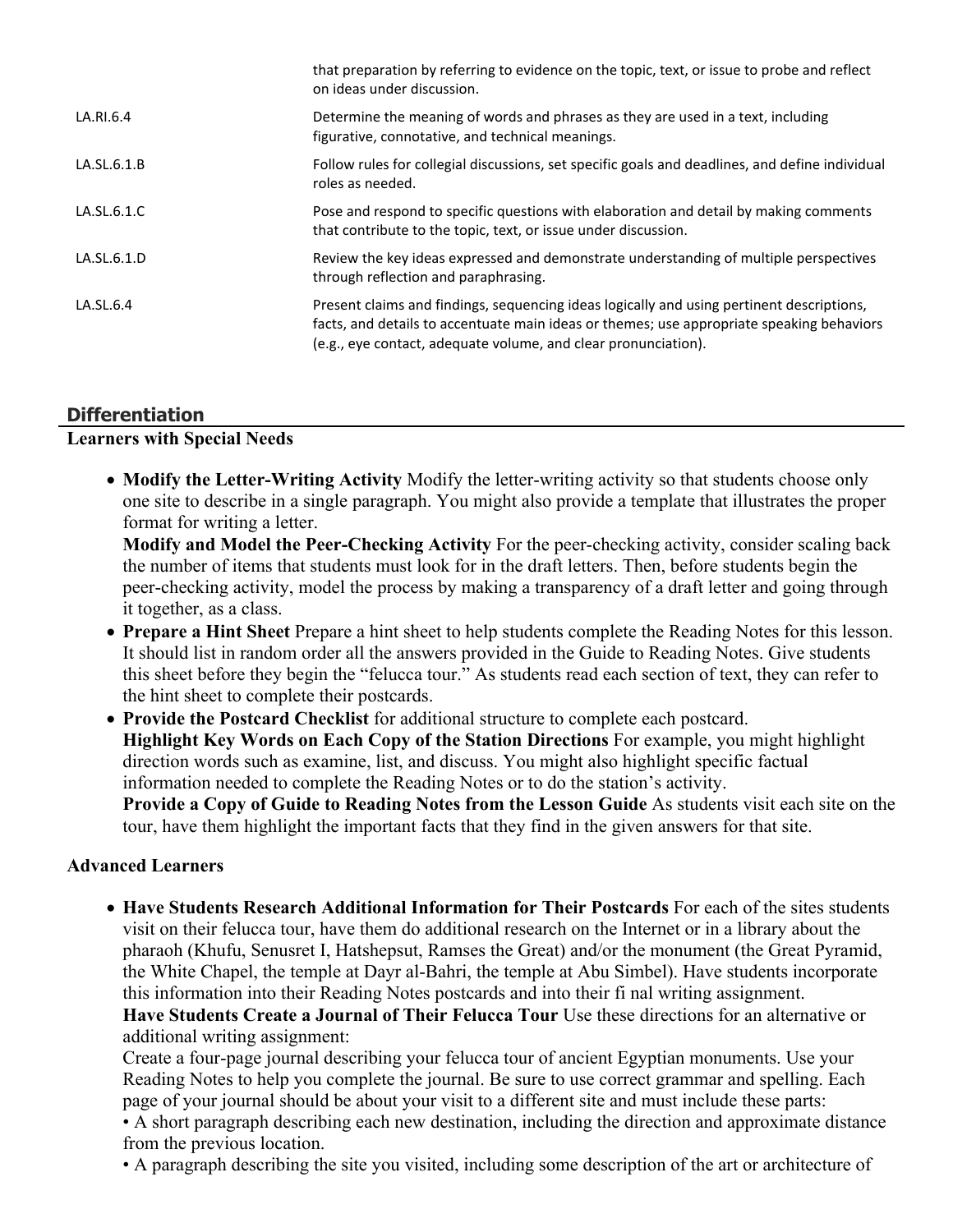the monument at that site, and any other interesting information or facts about the site or monument.

• A paragraph discussing the pharaoh who built the monument at that site, including when he or she ruled, what kind of ruler he or she was, and what some of his or her most important or interesting accomplishments were.

• At least two photographs, artifacts, or souvenirs from your visit to the site. These items should relate to something you wrote about in your journal. Write a short caption describing each item.

### **Modifications & Accommodations**

Utilize IEP and 504 accommodations

#### **Benchmark Assessments**

Sentence construction and paragraph writing

map analysis

Google classroom

Powerpoint presentations

## **Formative Assessments**

See assessments in lesson plans above.

#### **Summative Assessments**

See assessments in lesson plans above.

## **Instructional Materials**

History Alive! textbook series

See materials listed in lesson plans above.